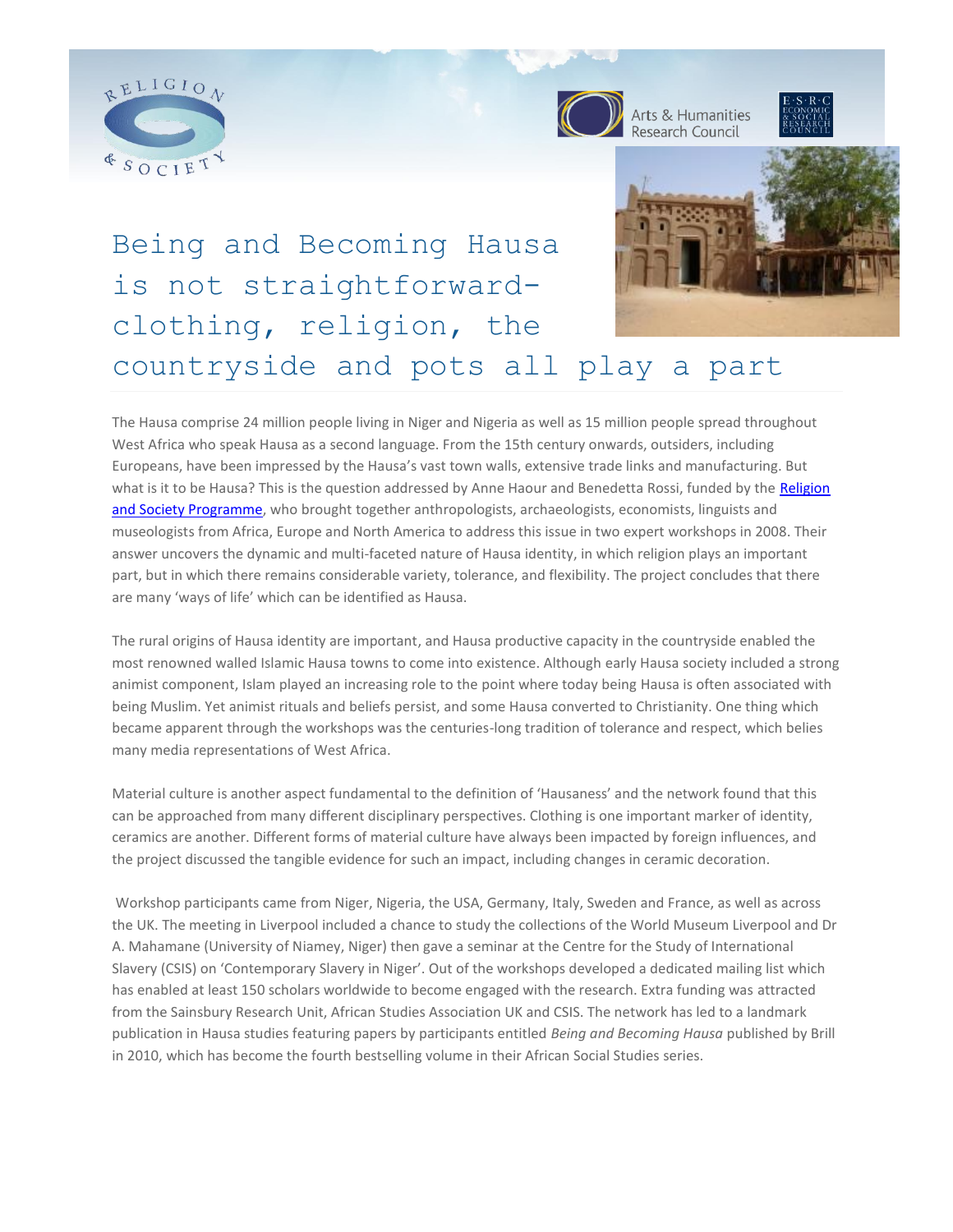





## Find out more...

- Visit the network's website where you can see the full list of workshop participants: [http://www.liv.ac.uk/history/research/Hausa\\_identity/](http://www.liv.ac.uk/history/research/Hausa_identity/)
- Look up the book published from the network *Being and Becoming Hausa: Interdisciplinary* by Brill in 2010:<http://www.brill.nl/default.aspx?partid=210&pid=41673>
- Contact Anne Haour [\(A.Haour@uea.ac.uk\)](mailto:A.Haour@uea.ac.uk) or Benedetta Rossi [\(B.rossi@bham.ac.uk\)](mailto:Benedetta.Rossi@liverpool.ac.uk).
- Read pieces about the project Anne Haour wrote for the October 2008 edition of the University of East Anglia newsletter *Broadview*: http://www.uea.ac.uk/polopoly fs/1.99577!bv\_oct08\_art.pdf (p14) and the African Studies Association UK newsletter (pp9-10): [http://www.asauk.net/downloads/newsletters/08/asauknews\\_oct08.pdf.](http://www.asauk.net/downloads/newsletters/08/asauknews_oct08.pdf)
- Sign up to the network's mailing list: [hausa.network@googlemail.com](mailto:hausa.network@googlemail.com)
- Follow Anne Haour's blog, where among other research questions she follows up with schoolchildren in Norwich, UK, the problem of negative media representations of West Africa. <http://crossroadsofempires.wordpress.com/2012/06/07/depicting-africa/>

## You might also be interested in...

- The Religion and Society funded project which looked at gender, violence and religion in Kaduna, Nigeria run by Colette Harris who is also based at the University of East Anglia: <http://www.uea.ac.uk/dev/kaduna>
- John Mack's Religion and Society funded research into 'Belief and Belonging', Christianity, Islam and identity in Northern Kenya: [http://www.religionandsociety.org.uk/research\\_findings/projects/phase\\_one/small\\_research\\_projects/p](http://www.religionandsociety.org.uk/research_findings/projects/phase_one/small_research_projects/page:2) [age:2](http://www.religionandsociety.org.uk/research_findings/projects/phase_one/small_research_projects/page:2)
- The Sainsbury Research Unit where Anne Haour is based (alongside John Mack): <http://www.sru.uea.ac.uk/>
- The Centre for the Study of International Slavery Liverpool:<http://www.liv.ac.uk/csis/>
- The World Museum Liverpool[: http://www.liverpoolmuseums.org.uk/wml/visit/](http://www.liverpoolmuseums.org.uk/wml/visit/)
- The African Studies Association of the UK:<http://www.asauk.net/>

## Project Details

## Award Title

**The emergence of Hausa identity: religion and history**